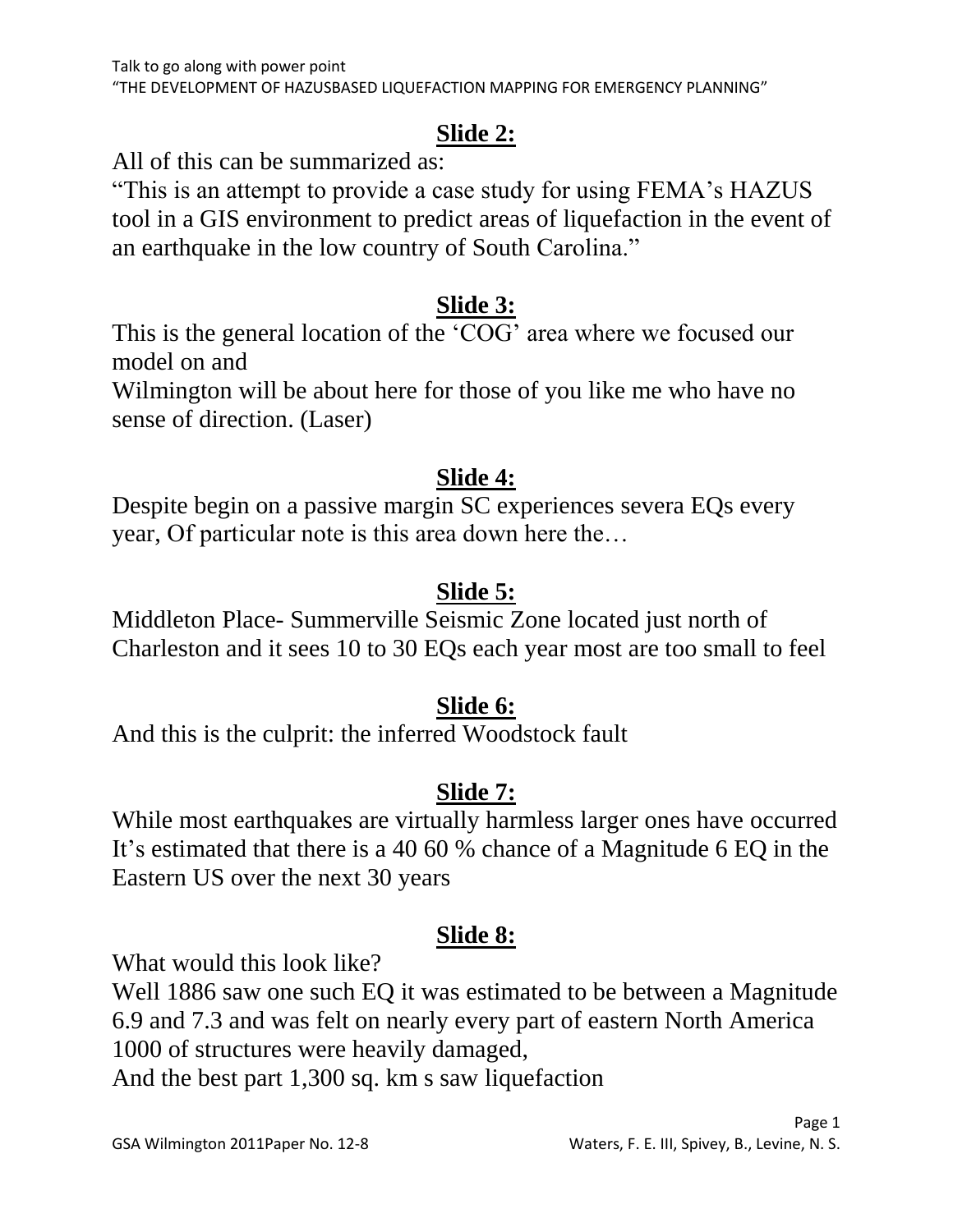### **Slide 9:**

here is a one of many pictures of down town Charleston in the aftermath

### **Slide 10:**

Liquefaction is a really cool occurrence it happens to saturated sediments that experience very strong ground motions (or the jerking between seismic wave crests)- near the fault its analogous to lifting a dumpster 2 feet off the ground and dropping it ever second but side to side

This causes the water pressure between the grains to increase- the grains are pushed apart and lose contact with each other- this results in a loss of internal friction- the sediment loses internal cohesion thus turns to soup and the gravity takes over- waters light so it goes to the surface and buildings sink

# **Slide 11:**

Here's a map of known 1886 liquefaction events

# **Slide 12:**

And here's one of them – it would have looked like a water and sand blast that was 15 feet high

### **Slide 13:**

By comparison here are some small ones from the recent 9.0 in Japanthe water just squirts right up

### **Slide 14:**

What is HAZUS? - It's a program that helps to model most disasters that can affect the public in general: where who and to what degree Its most powerful used in a GIS environment

# **Slide 15:**

What is a GIS?- a headache inducer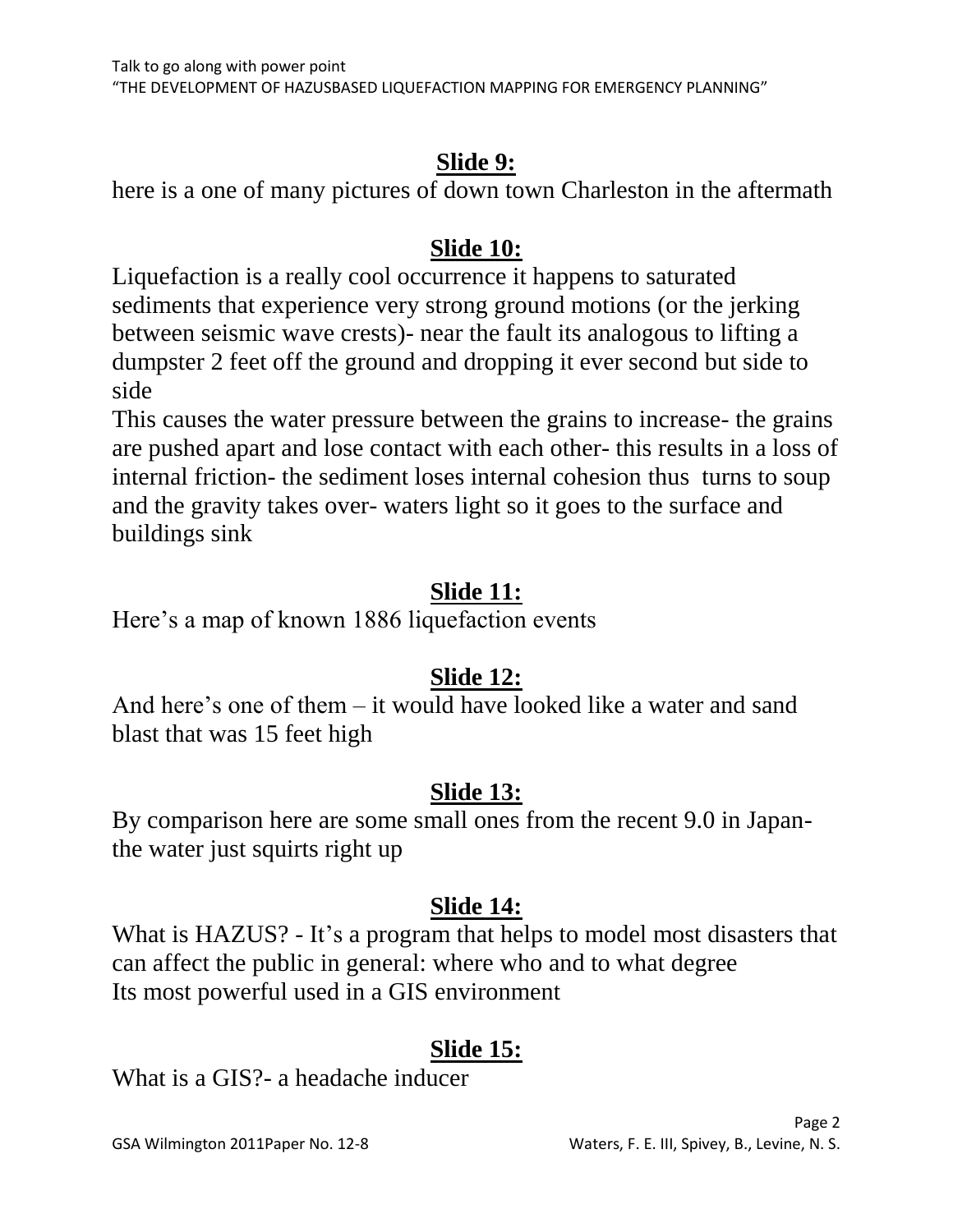### **Slide 16:**

The cool thing about HAZUS is that most of the data it eats is already available, and the process is fairly straight forward.

#### **Slide 17:**

A little daunting a first but in a nut shell all you need is the surface geology the surface age an earth quake shake map and ground water depth

#### **Slide 18:**

Step 1- determine susceptibility using this little cart here you can take the …

#### **Slide 19:**

…Surface geology layer and combine it with the …

#### **Slide 20:**

… sediment age layer to get…

# **Slide 21:**

… a map that gives how vulnerable a patch of soil is to liquefaction in a worst case scenario…

### **Slide 22:**

Step 2 is taking that new layer and combining it with a shake map from a hypothetical earthquake to give the rough probability of liquefaction

# **Slide 23:**

Here is one of the shake maps we used in the study

# **Slide 24:**

The moment magnitude correlation factor is simply a way to adjust the model- plug in the magnitude of the hypothetical earthquake and go.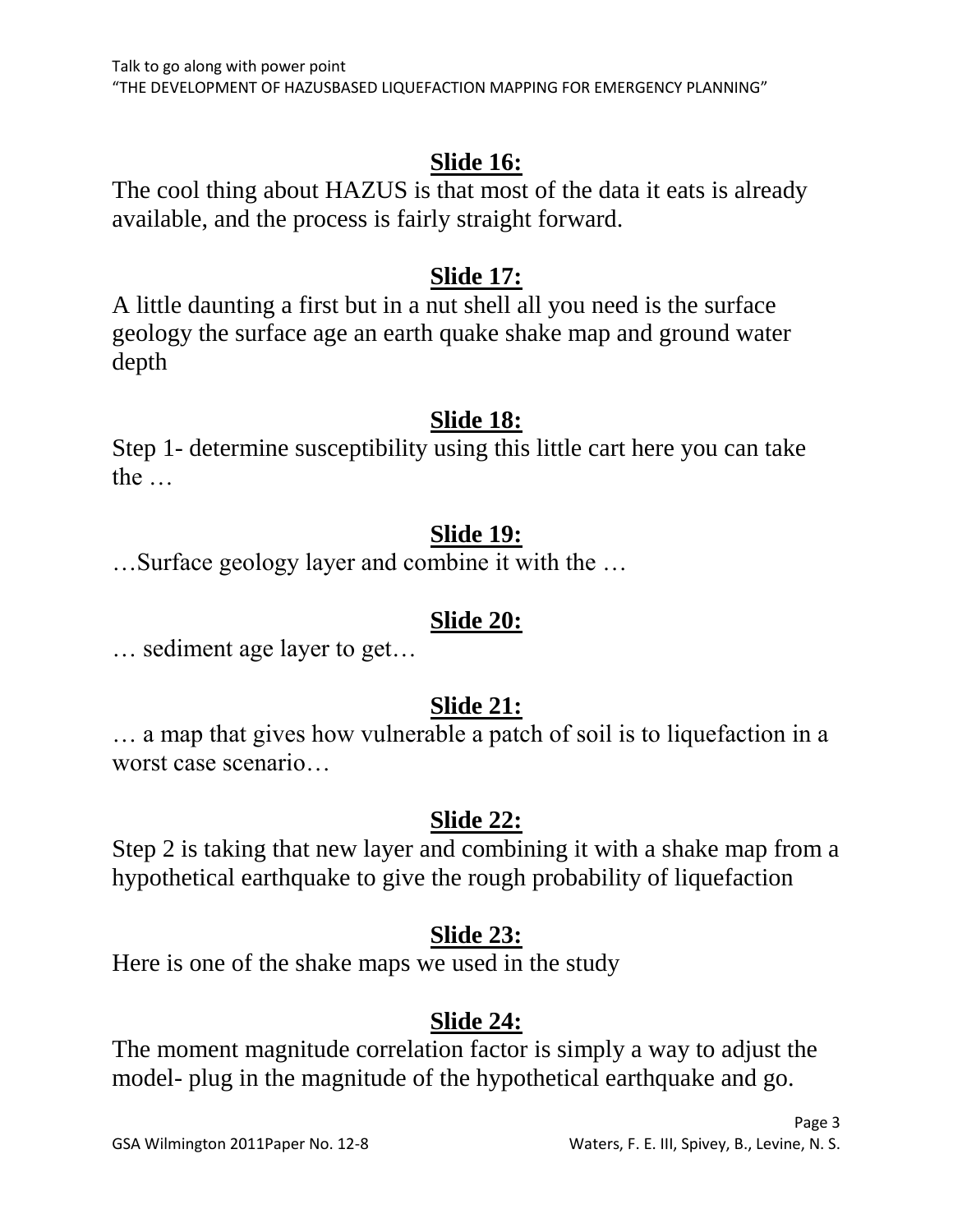#### **Slide 25:**

Even the name "Liquefaction" implys that water is important. So knowing the depth to the water table gives how saturated the soils are

#### **Slide 26:**

So the red is shallower water tables and its bad

# **Slide 27:**

And one last little control before we start chugging the model

# **Slide 28:**

The final formula how everything ties together simply multiplying this my 100 gives the values in percent chance of liquefaction The hole unit will not liquefy it's nearly impossible, at most only 25 percent will go

### **Slide 29:**

The final result for a magnitude 6.9 as you can see liquefaction is restricted to near the rivers and near the rupture zone

### **Slide 30;**

Here it is for a mag 7.3. these large areas you see here are spoils from phosphate mining other places are artificial fill (which is the worst)

# **Slide 31:**

So its pretty but what do we do with it?

# **Slide 32:**

We plan for the worst- the point is to save lives and property this is done by doing things like picking the right spot to build a hospital or figuring out what challenges will arise beforehand.